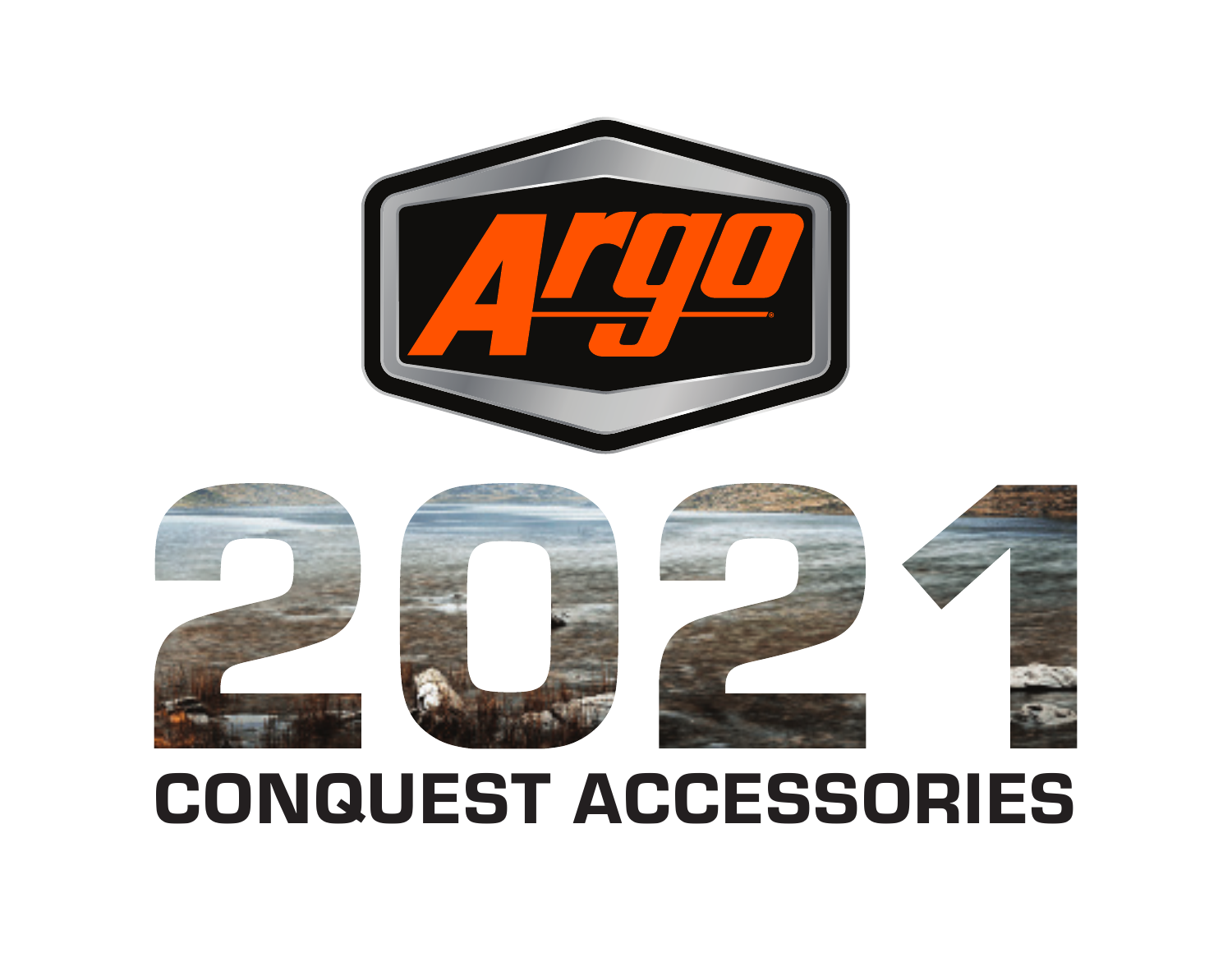| <b>2021 CONQUEST - INTERNATIONAL</b>                                                                                         |                       |                                                              |                                  |                                  |                                  |                           |                             |                             |                             |                             |
|------------------------------------------------------------------------------------------------------------------------------|-----------------------|--------------------------------------------------------------|----------------------------------|----------------------------------|----------------------------------|---------------------------|-----------------------------|-----------------------------|-----------------------------|-----------------------------|
| <b>Description</b>                                                                                                           | Part<br><b>Number</b> | Image                                                        | <b>Conquest</b><br>800 Outfitter | Conquest 950<br><b>Outfitter</b> | <b>Conquest 800</b><br><b>XT</b> | <b>Conquest</b><br>950 XT | <b>Conquest</b><br>800 XT-L | <b>Conquest</b><br>950 XT-L | <b>Conquest</b><br>800 XT-X | <b>Conquest</b><br>950 XT-L |
| <b>TOPS</b>                                                                                                                  |                       |                                                              |                                  |                                  |                                  |                           |                             |                             |                             |                             |
| Hard Top (4 Person)-<br>Requires 956-15 ROPS, 956-16<br>ROPS, 958-102 Hard Top                                               | 958-104               |                                                              | N/A                              | N/A                              |                                  | √                         |                             | $\checkmark$                |                             |                             |
| Hard Top (2 Person) -<br>Requires 956-15 ROPS                                                                                | 958-102               |                                                              | N/A                              | N/A                              | $\checkmark$                     | $\checkmark$              | <b>STANDARD</b>             | <b>STANDARD</b>             | <b>STANDARD</b>             | <b>STANDARD</b>             |
| Convertible Top (4 person) -<br>Requires: 958-192 Fold Down<br>Windshield                                                    | 958-191               |                                                              | N/A                              | N/A                              |                                  | $\checkmark$              | $\checkmark$                |                             |                             |                             |
| Convertible Top (2 Person) -<br>Requires 958-192 Fold Down<br>Windshield                                                     | 958-171               | <b>Argo</b><br>PICTURE NOT AVAILABLE<br>PHOTO NON DISPONIBLE | N/A                              | N/A                              |                                  | $\checkmark$              | $\checkmark$                | $\checkmark$                |                             |                             |
| Canvas Sides (2 Person) - Requires<br>956-15 ROPS, 958-90 Windshield,<br>958-102 Hard Top                                    | 958-205               |                                                              | N/A                              | N/A                              |                                  | ✓                         | $\checkmark$                |                             |                             |                             |
| Canvas Sides [4 Person] - Requires<br>956-15 ROPS, 956-16 ROPS,<br>958-90 Windshield, 958-102<br>Hard Top, 958-104 Hard Top) | 958-216               | <b>Argu</b><br>PICTURE NOT AVAILABLE<br>PHOTO NON DISPONIBLE | N/A                              | N/A                              |                                  | $\checkmark$              | $\checkmark$                |                             |                             |                             |
| Convertible Top<br>Outfitter Model Only<br>[Requires 958-192]                                                                | 958-338               | <b>Argo</b><br>PICTURE NOT AVAILABLE<br>PHOTO NON DISPONIBLE | $\checkmark$                     |                                  | N/A                              | N/A                       | N/A                         | N/A                         | N/A                         | N/A                         |
| ROPS Assembly (4 Person) -<br>Requires 956-15 ROPS)                                                                          | 956-16                |                                                              | N/A                              | N/A                              | ╭                                |                           |                             |                             |                             |                             |
| ROPS Assembly (2 Person)                                                                                                     | 956-15                |                                                              | N/A                              | N/A                              | $\checkmark$                     | $\checkmark$              | <b>STANDARD</b>             | <b>STANDARD</b>             | <b>STANDARD</b>             | <b>STANDARD</b>             |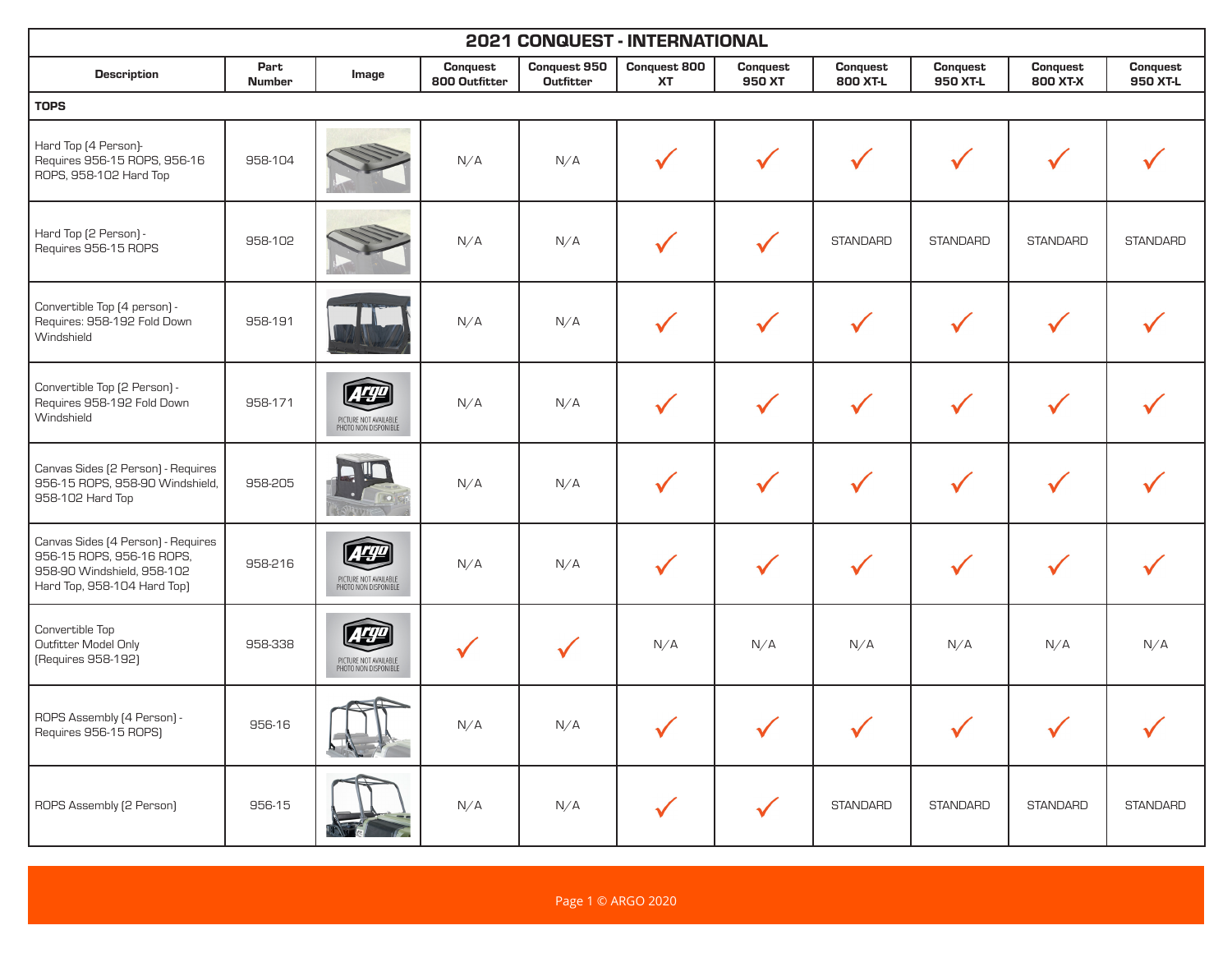| <b>2021 CONQUEST - INTERNATIONAL</b>  |                       |       |                           |                                  |                           |                    |                      |                      |                             |                      |
|---------------------------------------|-----------------------|-------|---------------------------|----------------------------------|---------------------------|--------------------|----------------------|----------------------|-----------------------------|----------------------|
| <b>Description</b>                    | Part<br><b>Number</b> | Image | Conquest<br>800 Outfitter | <b>Conquest 950</b><br>Outfitter | Conquest 800<br><b>XT</b> | Conquest<br>950 XT | Conquest<br>800 XT-L | Conquest<br>950 XT-L | <b>Conquest</b><br>800 XT-X | Conquest<br>950 XT-L |
| Clear View Roof                       | 958-317               |       | N/A                       | N/A                              |                           | $\checkmark$       | $\checkmark$         | $\checkmark$         | $\checkmark$                |                      |
| <b>WINDSHIELDS</b>                    |                       |       |                           |                                  |                           |                    |                      |                      |                             |                      |
| Windshield Wiper<br>(includes washer) | 900-0105              |       |                           |                                  | $\checkmark$              | $\checkmark$       |                      |                      |                             |                      |
| Folding Windshield                    | 958-192               |       |                           | $\checkmark$                     | $\checkmark$              | $\checkmark$       | $\checkmark$         |                      |                             |                      |
| Windshield<br>[Requires 956-15 ROPS]  | 958-90                |       | N/A                       | N/A                              | $\checkmark$              | $\checkmark$       | $\checkmark$         | $\checkmark$         | $\checkmark$                |                      |
| <b>TRACKS</b>                         |                       |       |                           |                                  |                           |                    |                      |                      |                             |                      |
| Plow Kit (Requires Winch)             | 657-106               |       |                           | $\checkmark$                     | $\checkmark$              | $\checkmark$       |                      |                      |                             |                      |
| 18" Rubber Tracks                     | 958-88                |       |                           | $\checkmark$                     | $\checkmark$              | $\checkmark$       | $\checkmark$         |                      |                             |                      |
| 18" Rubber Tracks                     | 958-88-NE             |       |                           | $\checkmark$                     | $\checkmark$              | $\checkmark$       | $\checkmark$         |                      |                             |                      |
| 18" Heavy Duty Track Kit              | 958-88HD              |       |                           | $\checkmark$                     | $\checkmark$              | $\checkmark$       | $\checkmark$         |                      |                             |                      |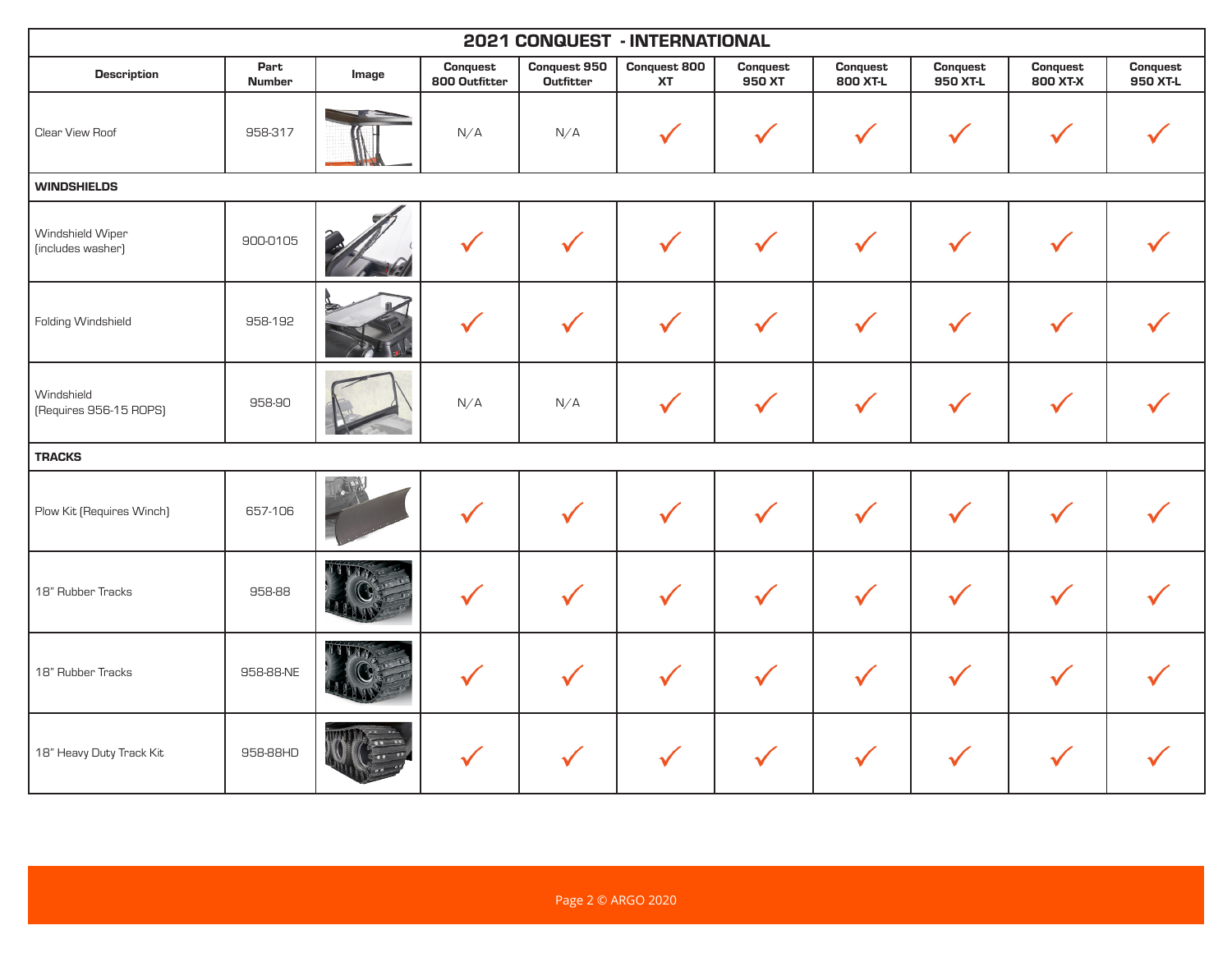| <b>2021 CONQUEST - INTERNATIONAL</b>                        |                       |                                               |                                  |                           |                           |                           |                             |                             |                             |                             |  |
|-------------------------------------------------------------|-----------------------|-----------------------------------------------|----------------------------------|---------------------------|---------------------------|---------------------------|-----------------------------|-----------------------------|-----------------------------|-----------------------------|--|
| <b>Description</b>                                          | Part<br><b>Number</b> | Image                                         | <b>Conquest</b><br>800 Outfitter | Conquest 950<br>Outfitter | Conquest 800<br><b>XT</b> | <b>Conquest</b><br>950 XT | <b>Conquest</b><br>800 XT-L | <b>Conquest</b><br>950 XT-L | <b>Conquest</b><br>800 XT-X | <b>Conquest</b><br>950 XT-L |  |
| 18" Heavy Duty Track Kit                                    | 958-88HD-NT           |                                               |                                  |                           |                           | $\checkmark$              |                             |                             |                             |                             |  |
| <b>BRUSHGUARD AND WINCHES</b>                               |                       |                                               |                                  |                           |                           |                           |                             |                             |                             |                             |  |
| Front Winch Mount                                           | 622-131               | /  Tijli Conquest                             |                                  |                           |                           |                           |                             |                             |                             |                             |  |
| VRX45-S Winch                                               | 900-0113              |                                               | <b>STANDARD</b>                  | <b>STANDARD</b>           | <b>STANDARD</b>           | <b>STANDARD</b>           | <b>STANDARD</b>             | <b>STANDARD</b>             | <b>STANDARD</b>             | <b>STANDARD</b>             |  |
| <b>Brushguard Assembly</b>                                  | 958-165               |                                               | <b>STANDARD</b>                  | <b>STANDARD</b>           | <b>STANDARD</b>           | <b>STANDARD</b>           | <b>STANDARD</b>             | <b>STANDARD</b>             | <b>STANDARD</b>             | <b>STANDARD</b>             |  |
| <b>CARGO</b>                                                |                       |                                               |                                  |                           |                           |                           |                             |                             |                             |                             |  |
| Spare Tire Carrier [Will Not Work<br>With Flatbed Platform) | 958-75                |                                               | N/A                              | N/A                       |                           |                           |                             |                             |                             |                             |  |
| Gas Can Carrier (Will Not Work<br>With Flatbed Platform)    | 958-80                |                                               | N/A                              | N/A                       |                           |                           |                             |                             |                             |                             |  |
| <b>Hood Rack</b>                                            | 900-0132              |                                               | <b>STANDARD</b>                  | <b>STANDARD</b>           |                           |                           |                             |                             |                             |                             |  |
| <b>Hood Rack</b>                                            | 958-222               | PICTURE NOT AVAILABLE<br>PHOTO NON DISPONIBLE |                                  |                           |                           |                           |                             |                             |                             |                             |  |